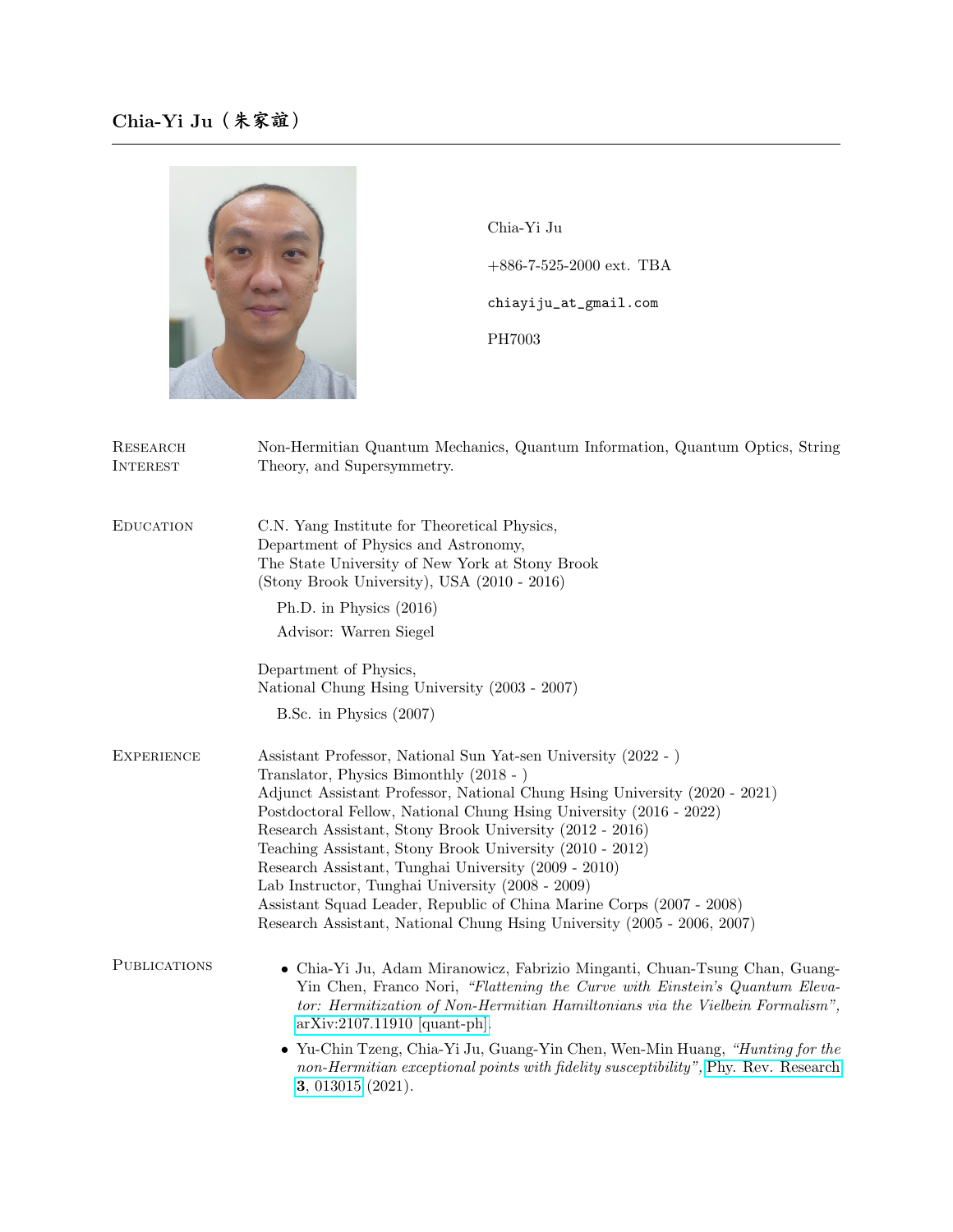- Dharmesh Jain, Chia-Yi Ju, Warren Siegel, "Simplifying  $\Delta d \mathcal{N} = 3$  Harmonic Superspace", [Phys. Rev. D](https://doi.org/10.1103/PhysRevD.102.066007) 102, 066007 (2020).
- Chia-Yi Ju, Ming-Hsun Chou, Guang-Yin Chen, Yueh-Nan Chen, "Optical quantum frequency filter based on generalized eigenstates", [Opt Express](https://doi.org/10.1364/OE.395140) 28, 17868 (2020).
- Chia-Yi Ju, Adam Miranowicz, Guang-Yin Chen, Franco Nori, "Non-Hermitian Hamiltonians and no-go theorems in quantum information", [Phys. Rev. A](https://doi.org/10.1103/PhysRevA.100.062118) 100, [062118](https://doi.org/10.1103/PhysRevA.100.062118) (2019).
- Chia-Yi Ju, Warren Siegel, "Gauging Unbroken Symmetries in F-theory", [Phys.](https://doi.org/10.1103/PhysRevD.94.106004) Rev. D 94[, 106004](https://doi.org/10.1103/PhysRevD.94.106004) (2016).
- Chia-Yi Ju, W. Siegel, "Systematizing semishortening conditions", [Phys. Rev.](https://doi.org/10.1103/PhysRevD.90.125004) D **90**[, 125004](https://doi.org/10.1103/PhysRevD.90.125004) (2014).
- Fei Fang Chung, Sy-Sang Liaw, Chia-Yi Ju, "Brazil nut effect in a rectangular plate under horizontal vibration", [Granul. Matter](https://doi.org/10.1007/s10035-008-0122-2) 11(2), 79 (2009).
- Fei Fang Chung, Chia-Yi Ju, Sy-Sang Liaw, "Spiral trajectory in the horizontal *Brazil nut effect*", [Phys. Rev. E](https://doi.org/10.1103/PhysRevE.77.061304)  $77(6)$ , 061304 (2008).

## **TALKS**

## **Conferences**

- 2021 Non-Hermitian Physics (Online) ICTS, Bengaluru, India, "The Geometry of Quantum States", Mar. 24, 2021.
- 2020 AMO Summer School (Invited Speaker), "The Dynamics and Deformations of Hilbert Spaces", Sep. 1, 2020.
- Workshop NH2019TD | IIS-Chiba | The University of Tokyo (Invited Speaker), "The Geometries of Quantum States and the No-Go Theorems", Nov 28, 2019.
- Workshop NH2019 | IIS-Chiba | The University of Tokyo (Invited Speaker), "From Geometry of NHQM to No-Go Theorems", Aug 28, 2019.
- 2018 Workshop on Quantum Science and Technology, "A Possible Quantum Filter", Sep 4, 2018.
- 2018 Young Researchers Forum on Quantum Information Science, "Quantum Resonanators", Jun 30, 2018.

## Colloquiums

- National Sun Yat-sen University, "The Geometry of Quantum States", May 6, 2021
- National Cheng Kung University, "The Geometry of Quantum States", May 6, 2021
- National Cheng Kung University, "A Geometrical Phase Transition", Mar 22, 2021
- National Cheng Kung University, "The Dynamics and Deformations of Hilbert Spaces", May 11, 2020
- Tunghai University, "The Geometry of (Non-)Hermitian Quantum Mechanics", Mar 13, 2020
- National Taiwan University, "A Geometric Approach to Quantum Mechanics", Jun 14, 2019